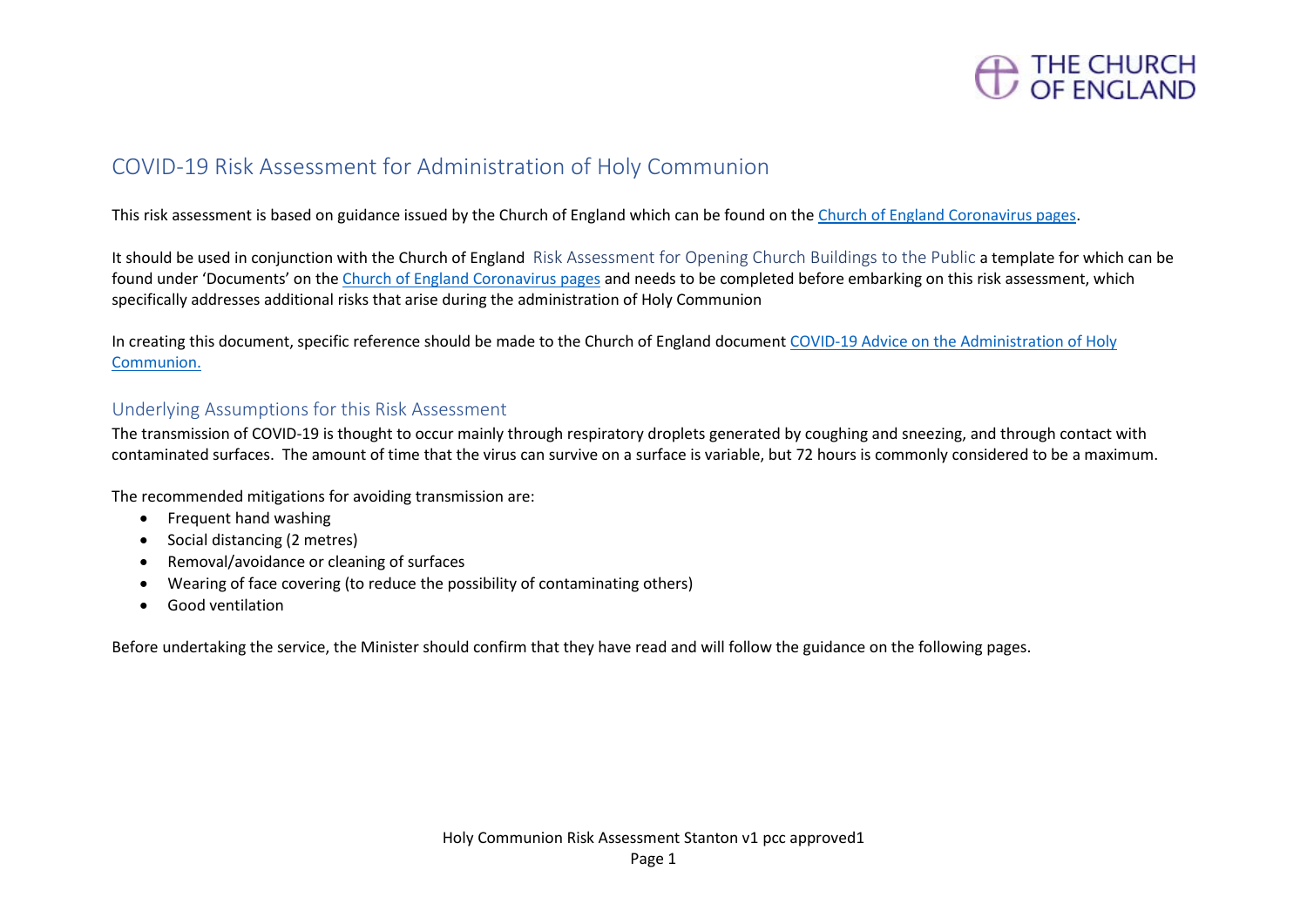

#### Introduction: extract from Church of England 'Covid-19 Advice on the Administration of Holy Communion'.

#### Hygiene measures to be followed when handling the Eucharistic elements

Government guidance indicates that ministers should not speak over uncovered 'consumables'. In practice, this means that while the president can speak the words of the Eucharistic Prayer over bread and wine that he or she alone will consume, bread that will be consumed by other communicants must remain covered until being distributed (e.g. wafers in a ciborium with the lid on or covered by a pall, or bread on a paten covered by a purificator or other cloth).

For the time being we encourage the use of individual communion wafers or bread that has already been divided rather than large wafers or loaves of bread that are broken and shared, as this practice minimises the physical contact the president will have with the elements. It is also advised that the president be the only person to handle the wafers or bread during the distribution, unless there are very large numbers, and that individual communicants should not pass around wafers or bread.

If others assist in preparing the elements before or during the service, then hand hygiene and physical distancing precautions should apply. Offertory processions where the bread and wine are brought to the Communion table are not recommended at this time.

When the president takes the bread and wine before the Eucharistic Prayer, it is recommended that this takes place in silence. If words are said when the bread and wine are taken into the hand, only the elements that the president will receive are taken (the other elements being covered).

At the fraction (breaking of the bread), only the consecrated bread that the president will receive is broken during the words ('We break this bread...' 'Every time we eat this bread...') accompanying that action. The remainder of the bread remains covered. If other consecrated bread needs to be broken before it is administered, this must be done in silence or while the Agnus Dei is said by the congregation and after the priest has sanitized their hands.

At the invitation to communion, if the consecrated bread and wine are shown to the people, only the piece of consecrated bread or wafer that the president will receive is shown while speaking the words of invitation.

At the giving of Communion, the president receives Communion in both kinds. The words of distribution ('The body and blood of Christ' or 'The body and blood of Christ keep you in eternal life' or the Order Two/BCP words of distribution) are spoken to the congregation, and all who intend to receive say, 'Amen'.

At the distribution, Holy Communion is administered in silence. The consecrated bread or wafer will need to be dropped into the hands of communicants.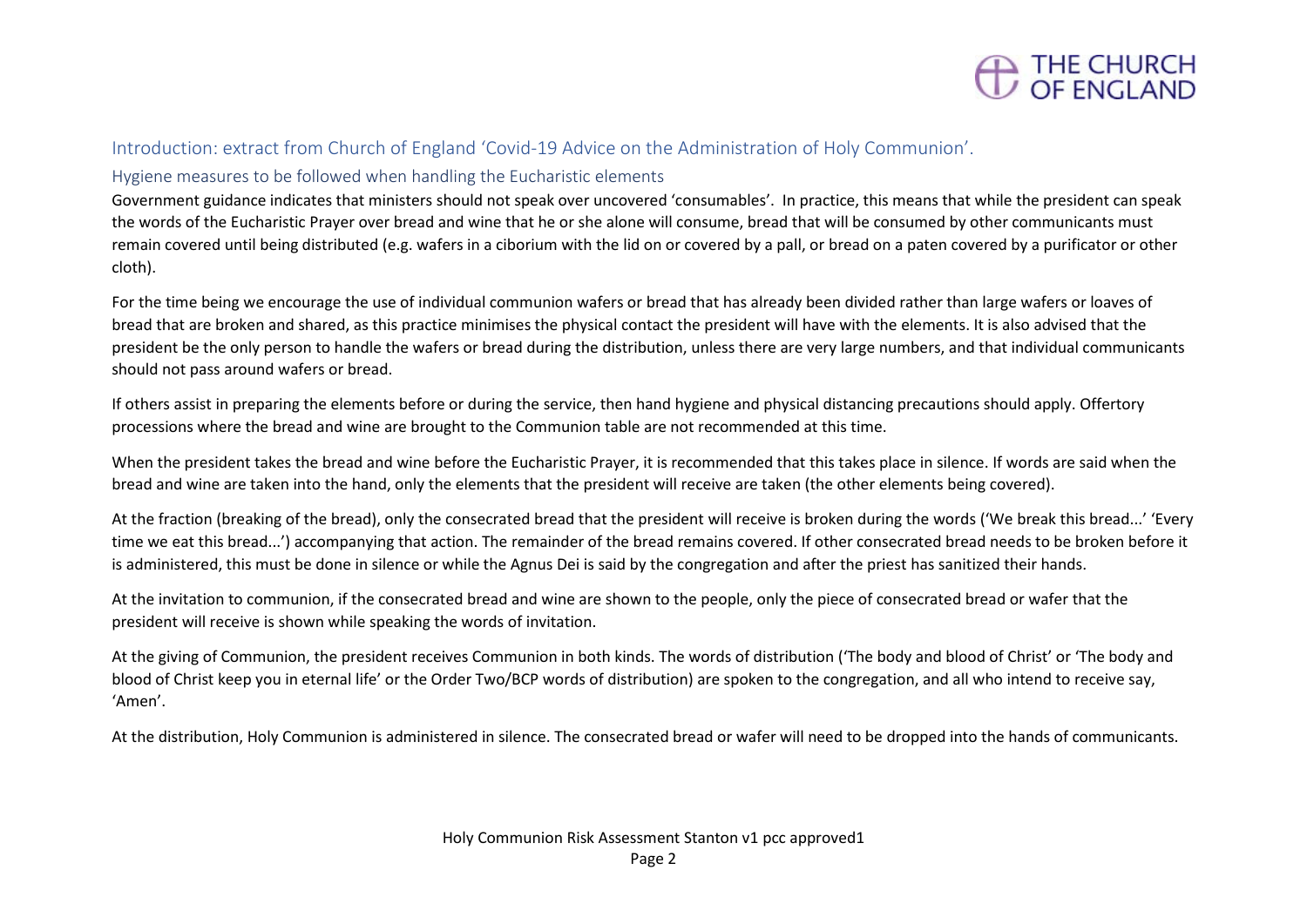# THE CHURCH<br>OF ENGLAND

| <b>Church: St John the Baptist, Stanton St John</b>                          |                                                            | Date completed:                                                        |                                                                                        | Date approved by PCC:                                                                                                                                                                                                                                                                                                                       |                                                       |             |
|------------------------------------------------------------------------------|------------------------------------------------------------|------------------------------------------------------------------------|----------------------------------------------------------------------------------------|---------------------------------------------------------------------------------------------------------------------------------------------------------------------------------------------------------------------------------------------------------------------------------------------------------------------------------------------|-------------------------------------------------------|-------------|
| What is the general risk?                                                    | What are you already<br>doing to control the<br>risks?     | What is the specific risk?                                             |                                                                                        | What further action do you<br>need to take to control the<br>risks? (refer to C of E<br>guidance where possible)                                                                                                                                                                                                                            | Who needs to<br>ensure this action<br>is carried out? | <b>Done</b> |
| Risk of Minister not<br>following the Church of<br><b>England guidelines</b> | Guidelines are<br>referenced or copied in<br>this document | Risk that Minister does not<br>have the most up to date<br>information |                                                                                        | Minister to confirm that they<br>have read and will follow the<br>guidance in this document.                                                                                                                                                                                                                                                | Minister                                              |             |
| Risk of virus transmission<br>by touching an infected<br>person              | Social distancing                                          | Risk of touching an infected<br>person while exchanging<br>the Peace   |                                                                                        | Congregation to be<br>reminded that there should<br>be no sharing of the Peace<br>through physical contact.                                                                                                                                                                                                                                 | Minister                                              |             |
|                                                                              | Social distancing                                          | person while taking<br>communion                                       | Risk of touching an infected                                                           | Communicants should form<br>a line maintaining 2 metres'<br>distance to receive the<br>bread, standing, from the<br>priest.                                                                                                                                                                                                                 | Minister and<br>churchwardens                         |             |
|                                                                              | Face coverings                                             | bread                                                                  | Impossibility for minister to<br>maintain social distancing<br>while administering the | The risk associated with this<br>is relatively low, especially if<br>face-coverings are worn (see<br>later section). Where either<br>priests or parishioners are<br>uncomfortable with this, it is<br>important that no pressure is<br>placed on priests to preside<br>at Holy Communion or on<br>parishioners to receive the<br>Sacrament. | Minister                                              |             |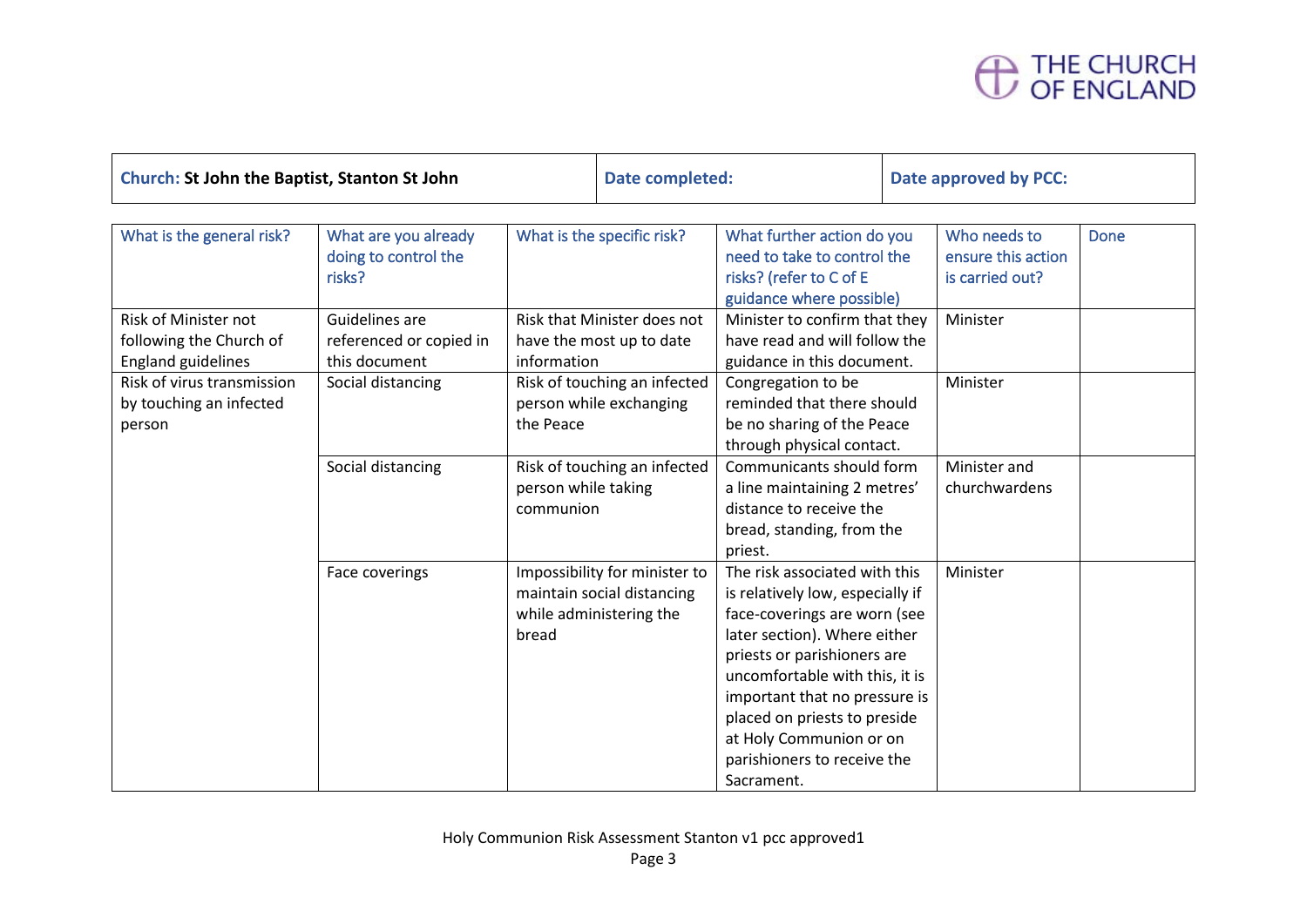

| What is the general risk?  | What are you already   | What is the specific risk? | What further action do you    | Who needs to       | <b>Done</b> |
|----------------------------|------------------------|----------------------------|-------------------------------|--------------------|-------------|
|                            | doing to control the   |                            | need to take to control the   | ensure this action |             |
|                            | risks?                 |                            | risks? (refer to C of E       | is carried out?    |             |
|                            |                        |                            | guidance where possible)      |                    |             |
|                            | Hand sanitising        | Risk of minister touching  | Hand sanitiser to be          | Chuchwardens       |             |
|                            |                        | an infected person while   | available for the minister    | and Minister       |             |
|                            |                        | administering communion    | along with the elements etc.  |                    |             |
|                            |                        |                            | The minister should avoid     |                    |             |
|                            |                        |                            | touching the communicants'    |                    |             |
|                            |                        |                            | hands when administering      |                    |             |
|                            |                        |                            | communion. If touching        |                    |             |
|                            |                        |                            | occurs, the minister will re- |                    |             |
|                            |                        |                            | sanitise their hands          |                    |             |
|                            |                        |                            | immediately.                  |                    |             |
| Risk of virus transmission | Covering 'consumables' | Risk of contaminating the  | Bread that will be consumed   | Minister           |             |
| by touching an infected    |                        | bread                      | by other communicants         |                    |             |
| object                     |                        |                            | must remain covered until     |                    |             |
|                            |                        |                            | being distributed             |                    |             |
|                            | Minimise physical      | Risk of contaminating the  | The minister should set up    | Minister           |             |
|                            | contact with           | bread                      | the elements. Individual      |                    |             |
|                            | 'consumables'          |                            | communion wafers to be        |                    |             |
|                            |                        |                            | used.                         |                    |             |
|                            | Hand sanitising        | Risk of contaminating the  | The minister should sanitise  | Minister           |             |
|                            |                        | bread                      | their hands before setting up |                    |             |
|                            |                        |                            | the Communion Table and       |                    |             |
|                            |                        |                            | again before administering    |                    |             |
|                            |                        |                            | the consecrated wafer.        |                    |             |
|                            | Hand sanitising        | Risk of contaminating the  | Each communicant should       | Minister and       |             |
|                            |                        | bread                      | be asked to sanitise their    | Churchwardens      |             |
|                            |                        |                            | hands before receiving the    |                    |             |
|                            |                        |                            | wafer, and again afterwards,  |                    |             |
|                            |                        |                            | to reduce the risk of then    |                    |             |